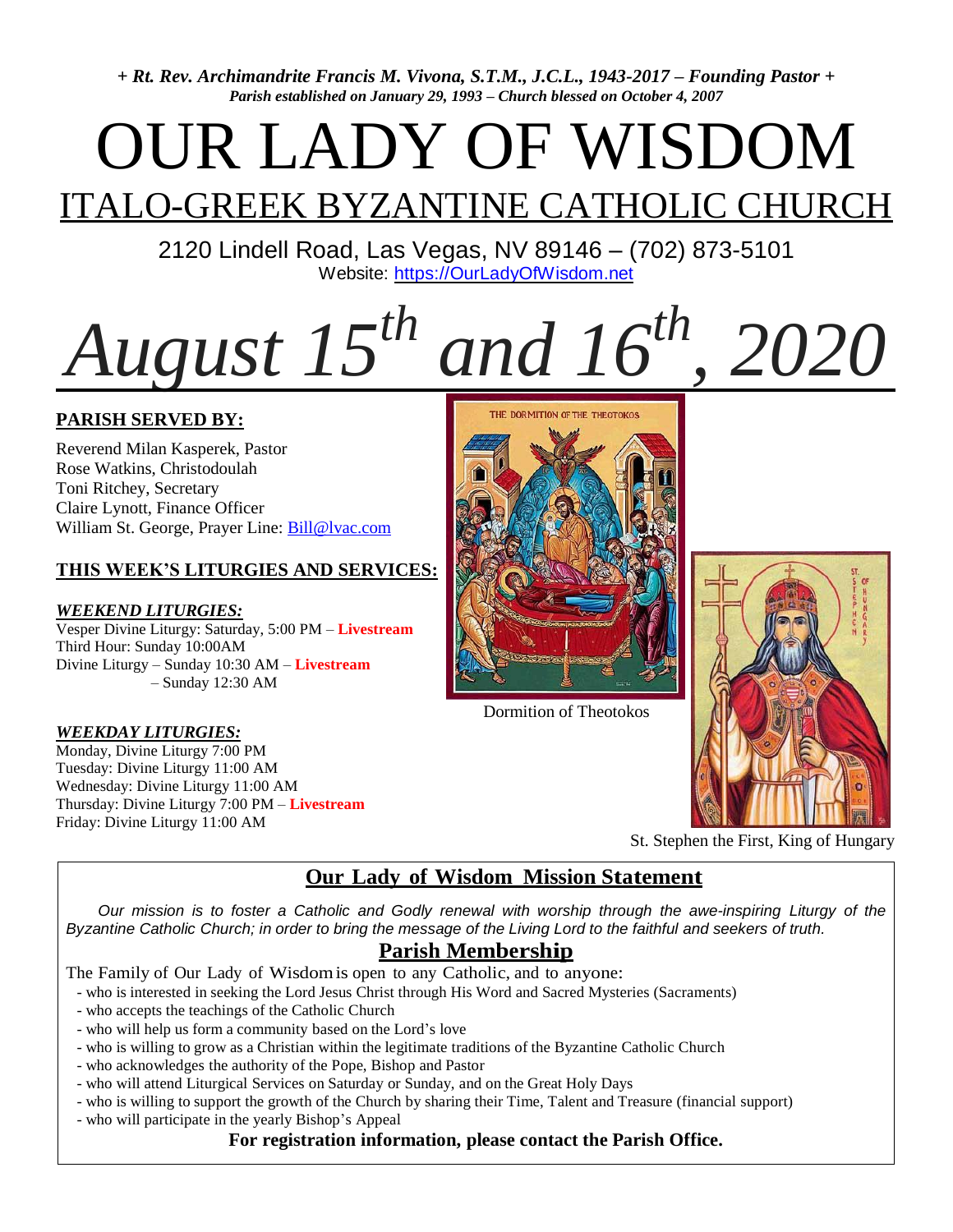#### *CHRIST IS AMONG US! HE IS AND ALWAYS WILL BE!*

#### **LITURGICAL SCHEDULE FOR THE WEEK**

*Saturday***, August 15th – Dormition Of The Theotokos 11:00am – Divine Liturgy** *Intention: +Sophie Kozak by Drechsler Family* Readings: Phil 2:5-11; Lk 1:39-49.56

**5:00pm – Vesper Divine Liturgy – Livestream** *Intention: Special Intention* Readings: Phil 2:5-11; Lk 10:38-42 & 11:27-28

*Sunday***, August 16th – 11th Sunday After Pentecost 10:00am – Third Hour 10:30am – Divine Liturgy – Livestream** *Intention: People of Our Lady of Wisdom* Readings: 1 Cor 9:2-12, Mt 18:23-35

**12:30pm – Divine Liturgy** *Intention: Special Intention* Readings: 1 Cor 9:2-12, Mt 18:23-35

*Monday***, August 17th – St. Myron, Martyr 7:00pm – Divine Liturgy** *Intention: Special Intention* Readings: 2 Cor 5:10-15; Mk 1:9-15

*Tuesday***, August 18th – SS. Florus and Laurus, Martyrs 11:00am – Divine Liturgy** *Intention: Special Intention* Readings: 2 Cor 5:15-21; Mk 1:16-22

*Wednesday***, August 19th – St. Andrew and Others, Apostles 11:00am – Divine Liturgy** *Intention: Special Intention* Readings: 2 Cor 6:11-16; Mk 1:23-28 Readings for the Martyrs: Heb 13:7-16; Jn 10:9-16

*Thursday***, August 20th – St. Stephen First, Apostolic King of Hungary 7:00pm – Divine Liturgy – Livestream** *Intention: Special Intention* Readings: 2 Cor 7:1-10; Mk 1:29-35

*Friday***, August 21st – St. Thaddeus, Apostle 11:00am – Divine Liturgy with Anointing** *Intention: Special Intention* Readings: 2 Cor 7:10-16; Mk 2:18-22

*Saturday***, August 22nd – St. Agathonicus and Others, Martyrs 5:00pm – Vesper Divine Liturgy – Livestream** *Intention: People of Our Lady of Wisdom* Readings: 1 Cor 1:26-29; Mt 20:29-34

*Sunday***, August 23rd – 12th Sunday After Pentecost 10:00am – Third Hour 10:30am – Divine Liturgy – Livestream** *Intention: +Stephen Casmus by Steve and Sandy Graham* Readings: 1 Cor 15:1-11; Mt 19:16-26

**12:30pm – Divine Liturgy** *Intention: Special Intention* Readings: 1 Cor 15:1-11; Mt 19:16-26

### *Glory to Jesus Christ! Glory to Him Forever!!*

15<sup>th</sup> – **Dormition (Assumption) of the Theotokos**. It is considered to be our Lady's greatest Feast. The commemoration of her death and the Assumption of her body and soul into heaven was the occasion of special devotion in very early times. In Ephesus, it was observed even in the first century. In A.D. 1950, Pope Pius XII defined and promulgated the Assumption of the Theotokos to be a dogma of the Church.

16th **– Translation of the Miraculously Formed Icon of Our Lord, Jesus Christ, from Edessa to Constantinople**, called "Veronica's Veil," A.D. 950. — **St. Diomidius, Martyr,** endured death A.D. 288, during the reign of the Emperor Diocletian.

17<sup>th</sup> – **St. Myron, Martyr**, who was seized by the imperial officers of Decius, Emperor, tortured and executed for the Faith A.D. 250, in Cyzicus on the Sea of Marnora.

18<sup>th</sup> – **SS. Florus and Laurus, Martyrs**. Brothers in both the flesh and the spirit, they were both zealous Christians and stonemasons by craft. They lived in Illyria. Some pagan prince set them to build a pagan temple. It happened during the course of their work that a fragment of stone splintered off and flew into the eye of the pagan priest's son, who was watching the building work with curiosity. Seeing his son blinded and bleeding, the priest shouted at Florus and Laurus and tried to thrash them. Then, the holy brothers told him that, if he would believe in the God in whom they believed, his son would be restored to health. The priest promised. Florus and Laurus prayed to the One, Living Lord with tears and the sign of the Cross over the child's stricken eye. The child was healed instantly and his eye became whole as it had been before. Then, the priest, Merentius, and his son were baptized and they both very soon suffered for Christ in the flames. But Florus and Laurus, when they had finished the temple, put a Cross on it, called together all the Christians and consecrated it in the name of the Lord Jesus with an all-night vigil of hymns. Hearing of this, the Governor of Illyria, Licinius, burned many of these Christians by fire and had Florus and Laurus thrown alive into a well, which was then filled with earth. Their relics were later discovered and taken to Constantinople. These two wonderful brothers suffered for Christ, and were glorified by Him, in A.D. 320.

19th **– St. Andrew**, a Tribune in the Greek army and **with his 2,593 Soldiers**. Martyrs, who were massacred for the Faith on Mt. Taurus in Silicia A.D. 300, in the reign of Maximian, Emperor.

20<sup>th</sup> – **St. Samuel**, Prophet, in the 11<sup>th</sup> century B.C. — **St. Stephen the First, Apostolic King of Hungary,** died A.D. 1038. His Right Hand is miraculously kept intact.

21st **– St. Thaddeus**, Apostle, one of the 70 Apostles, descendant of a Jewish Family in the city of Edessa and was a disciple of St. John the Baptist-Precursor. He died in peace at Beiruth, in Palestine. — **SS. Bassa and the children**, **Theogonius, Agapius, and Pista (Fidelis)**, Martyrs, suffered death under one of Diocletian's colleagues about A.D. 304.

22nd **– St. Agathonicus and, with him: Zoticus, Theoprepius** (which means "Grace of God"), **Acindynus and Severianus**, Martyrs, suffered death A.D. 304, during the reign of the Emperor Maximian.

23rd **– St. Lupus, Martyr**, died A.D. 278. — **St. Iraeneus,** Priest Martyr, Bishop of Lugdun in Gallia, martyred probably A.D. 210, by Septimus Severus, Emperor. — **Our Holy Father, Callinicus**, Patriarch of Constantinople.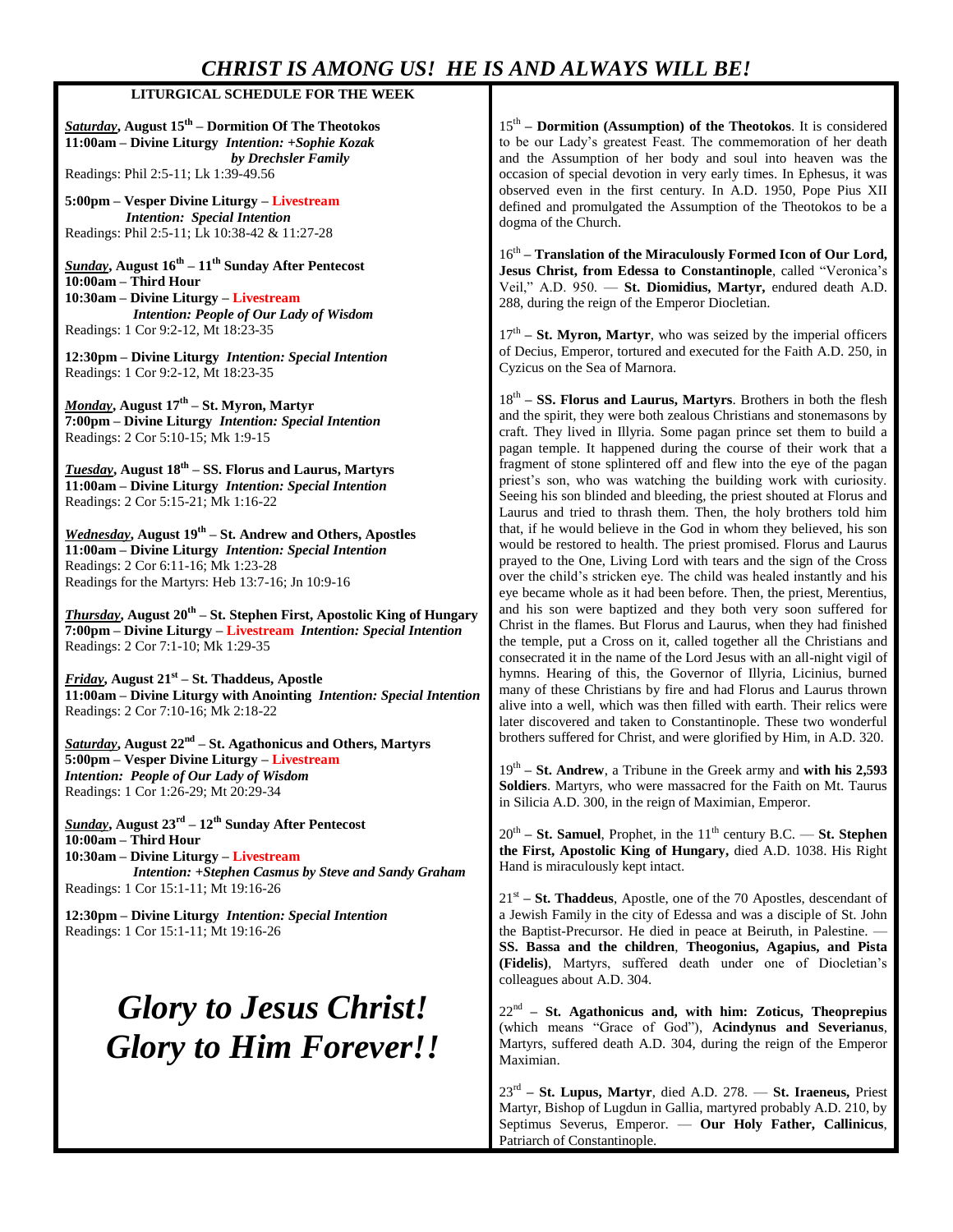### *+++ PARISH INFORMATION AND IMPORTANT DATES +++*

#### **Due to the Coronavirus and Directives from our Bishop and Eparchy, our Services will be livestream. Please go to our website for the Livestream links [https://ourladyofwisdom.net](https://ourladyofwisdom.net/)**

#### **MYSTAGOGIA will be held as follows:**

- August  $27 -$  All the Hours and Vespers at 7:00pm
- August  $28 -$ All the Hours and Vesper-Divine Liturgy with blessing of Litija and Anointing at 7:00pm
- August 29 All the Hours and Divine Liturgy with Anointing at 5:00pm (Whole Day Strict Abstinence)

**AUGUST 31st —** Deposition of the Cincture of the Theotokos

**NEW YEARS VESPERS of Saint Mammas** and Breaking of the Plates will be celebrated on Monday, September  $1<sup>st</sup>$ , at 7:00pm. Please bring a plate from home for the breaking of the plates.

#### **SEPTEMBER 1st — Beginning of the Church Year**

#### **SEPTEMBER 8th — BIRTH OF THE THEOTOKOS –** Blessing of children.

**SEPTEMBER 14<sup>th</sup>** — **EXALTATION OF THE HOLY CROSS** – Blessing of the crosses and basil. Strict abstinence from meat or dairy product.

**EPARCHIAL APPEAL 2020 — The Eparchial Appeal (formally Bishop's Appeal) continues. If you have not completed your pledge, please do so. Our parish goal is \$19,177.58. Our Lady of Wisdom has raised \$15,265.00 toward our goal; we still need to collect \$3,912.58.**

**SANCTUARY AND TRIPTYCHS LAMPS** — The Sanctuary and Triptychs Lamps are very special candles that remain perpetually lit to honor Our Lord Jesus' Eucharistic and Mystical Presence. If you are interested in sponsoring a vigil candle, the usual donation is \$10.00. Forms are in the back of the church. Please fill them out and, along with your donation, place in the collection basket or see Fr. Milan.

#### *SANCTUARY AND TRIPTYCHS INTENTIONS:*

**Nativity Triptych Joseph**: **Resurrection Triptych John, Baptist: Nativity Triptych Our Lady:** *The St. George Family* **Resurrection Triptych Apostles: Prodigal Son: Saint John the Baptist, Forerunner: Jesus Christ:** *+Mary Marlene Santo* **Theotokos:** *+ Rt. Rev. Archimandrite Francis M. Vivona* **St. Nicholas: Good Shepard:**